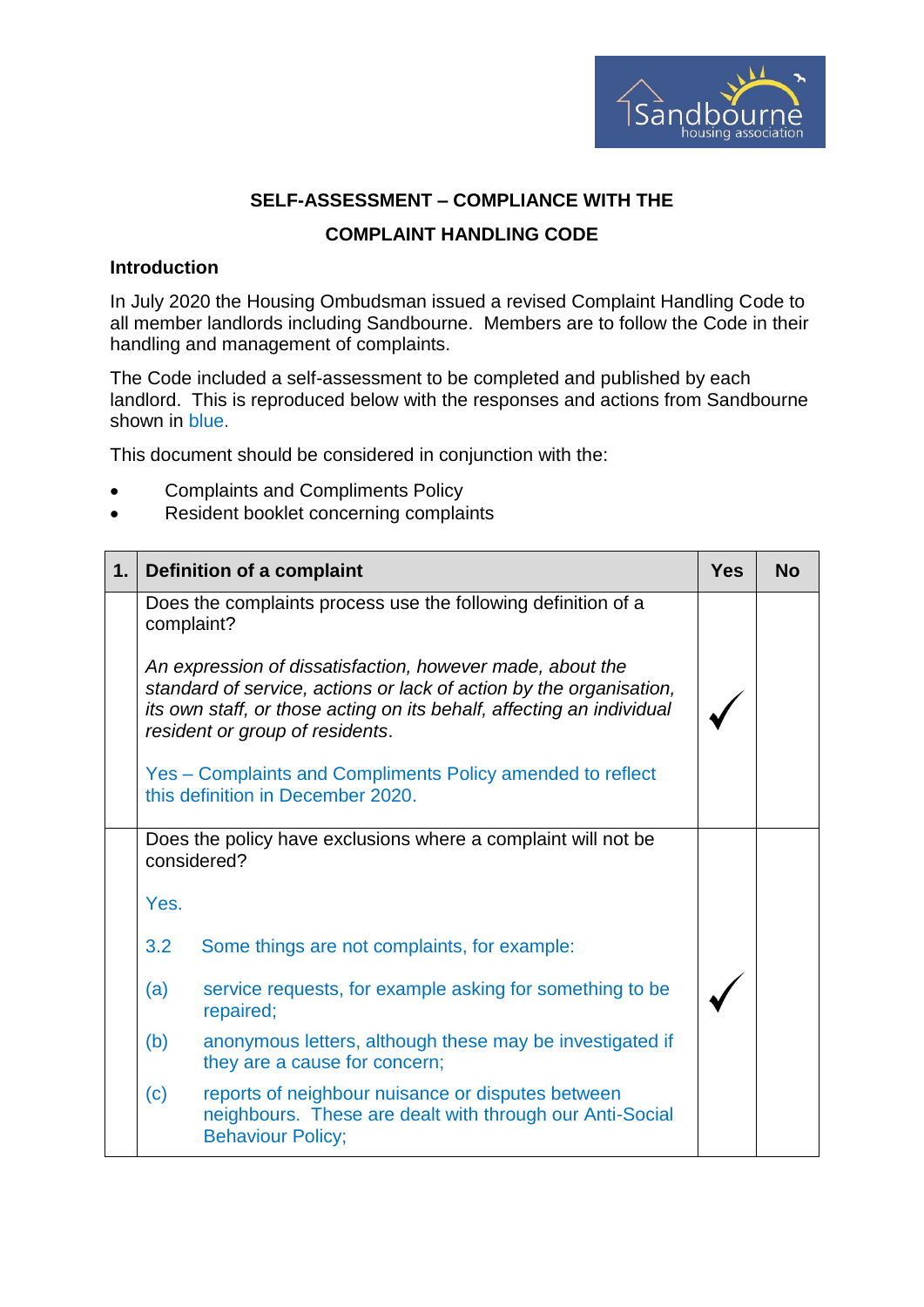|    | (d)        | a complaint about a service where we have no<br>responsibility, such as local authority nomination<br>procedures;                                                                                                                                                           |  |
|----|------------|-----------------------------------------------------------------------------------------------------------------------------------------------------------------------------------------------------------------------------------------------------------------------------|--|
|    | (e)        | a claim for damages that should be handled as an<br>insurance claim.                                                                                                                                                                                                        |  |
|    | 3.3        | Some complaints fall outside this Policy:                                                                                                                                                                                                                                   |  |
|    | (a)        | any matter where an appeal body or tribunal has been set<br>up to deal with the issue;                                                                                                                                                                                      |  |
|    | (b)        | matters which are subject to civil or criminal court<br>proceedings;                                                                                                                                                                                                        |  |
|    | (c)        | complaints that have already been before a court or<br>tribunal;                                                                                                                                                                                                            |  |
|    | (d)        | any complaints about a legally determined policy.                                                                                                                                                                                                                           |  |
|    |            | Are these exclusions reasonable and fair to residents?                                                                                                                                                                                                                      |  |
|    | Yes.       |                                                                                                                                                                                                                                                                             |  |
|    |            | Examples of exclusions included in the Code are:                                                                                                                                                                                                                            |  |
|    |            | Where the issue giving rise to the complaint occurred over<br>6 months ago. If the issue is a re-occurring one, the<br>landlord should consider any older reports as part of the<br>background to the complaint if this will help to resolve the<br>issue for the resident. |  |
|    | ٠          | Where legal proceedings have started. Landlords should<br>take steps to ensure that residents are not left without a<br>response for a lengthy period of time.                                                                                                              |  |
|    |            | Evidence relied upon,                                                                                                                                                                                                                                                       |  |
|    |            | Whilst the exclusions stated in the Policy are more specific than<br>those specified in the Code they do not unreasonably prevent the<br>resident from obtaining a resolution, either by an alternative third<br>party or another Sandbourne Policy.                        |  |
| 2. |            | <b>Accessibility</b>                                                                                                                                                                                                                                                        |  |
|    | complaint? | Are multiple accessibility routes available for residents to make a                                                                                                                                                                                                         |  |
|    |            | Yes. The complaints booklet available to residents states:                                                                                                                                                                                                                  |  |
|    |            | 'At the end of this booklet you will find a form that can be returned<br>to us, or you can contact us by telephone, email, via our website<br>or by post if you want to discuss how to report an issue to us.'                                                              |  |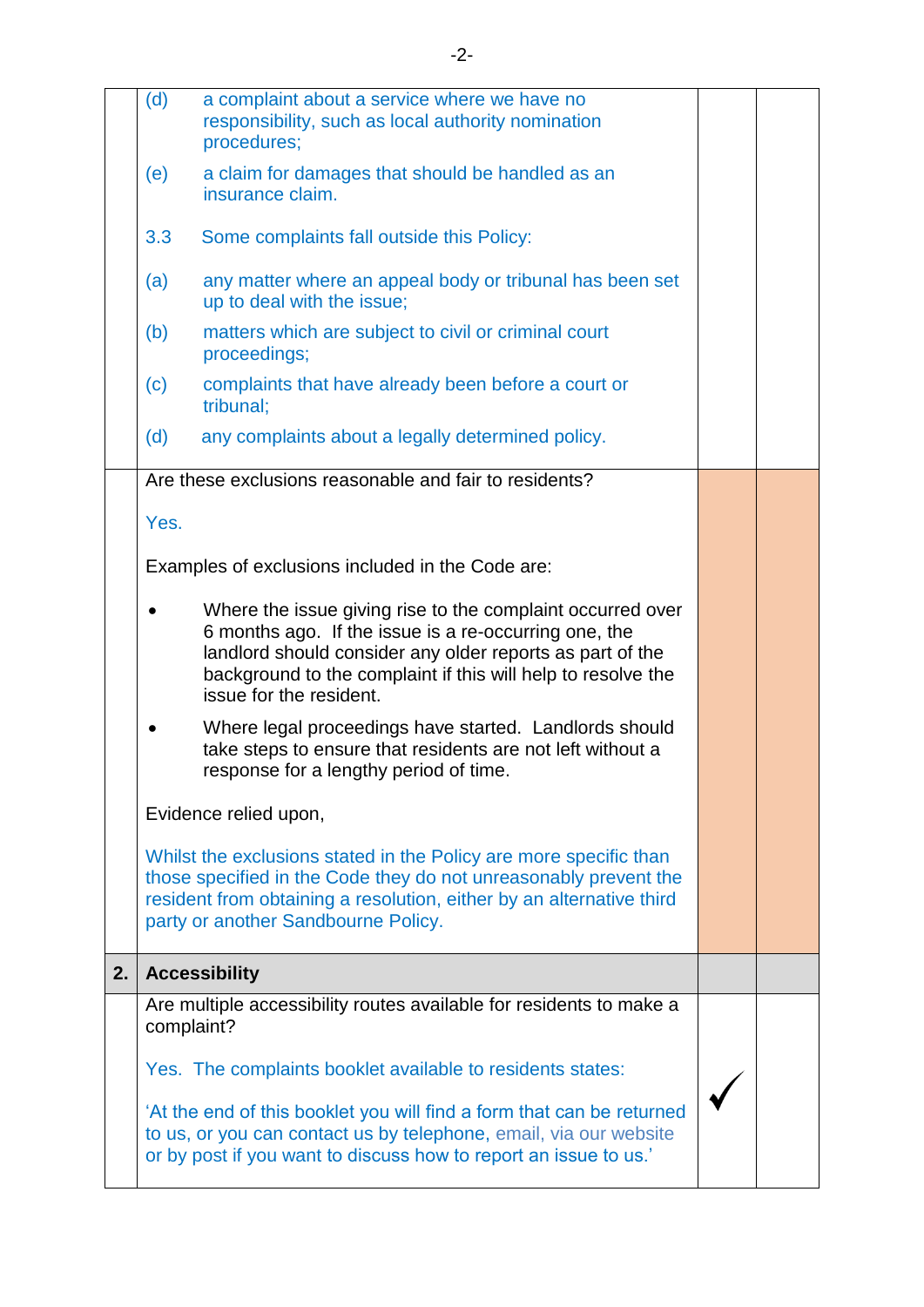|    | Is the complaints policy and procedure available online?                                                                                                                                                                                                                                                                                                                            |     |
|----|-------------------------------------------------------------------------------------------------------------------------------------------------------------------------------------------------------------------------------------------------------------------------------------------------------------------------------------------------------------------------------------|-----|
|    | Yes.                                                                                                                                                                                                                                                                                                                                                                                |     |
|    | Do we have a reasonable adjustments policy?                                                                                                                                                                                                                                                                                                                                         |     |
|    | Yes. Approved by the Board September 2020.                                                                                                                                                                                                                                                                                                                                          |     |
|    | Do we regularly advise residents about our complaints process?                                                                                                                                                                                                                                                                                                                      |     |
|    | Yes. Residents have the opportunity to provide 'feedback' which<br>is included with every quarterly edition of Sandbourne News.<br>'Feedback' can be provided in writing or verbally.                                                                                                                                                                                               |     |
|    | Residents are provided with a copy of the Complaints Booklet at<br>the start of their tenancy, and these are also available at the 'drop<br>$-$ in' points at 60+ schemes.                                                                                                                                                                                                          |     |
| 3. | <b>Complaints team and process</b>                                                                                                                                                                                                                                                                                                                                                  |     |
|    | Is there a complaint officer or equivalent in post?                                                                                                                                                                                                                                                                                                                                 |     |
|    | No, the size of the organisation and the number of complaints<br>received do not warrant this. Complaints are managed in the first<br>instance by front line staff with support if required. The<br><b>Complaints and Compliments Policy was amended in December</b><br>2020 to increase the oversight role of the Head of Housing to<br>better match the requirements of the Code. |     |
|    | Does the complaint officer have autonomy to resolve complaints?                                                                                                                                                                                                                                                                                                                     | N/A |
|    | Does the complaint officer have authority to compel engagement<br>from other departments to resolve disputes?                                                                                                                                                                                                                                                                       | N/A |
|    | If there is a third stage to the complaints procedure are residents<br>involved in the decision making?                                                                                                                                                                                                                                                                             |     |
|    | There are 3 stages to the complaints procedure with involvement<br>from Board Members in the third stage. Complaints Panels are<br>convened as required and may or may not include the<br>involvement of Resident Board Members.                                                                                                                                                    |     |
|    | Is any third stage optional for residents?                                                                                                                                                                                                                                                                                                                                          |     |
|    | Yes. The third stage is optional for residents only if they are<br>dissatisfied with the responses provided at stages one and two<br>and:                                                                                                                                                                                                                                           |     |
|    | They feel that the decision is based on inaccurate facts<br>that could change our decision                                                                                                                                                                                                                                                                                          |     |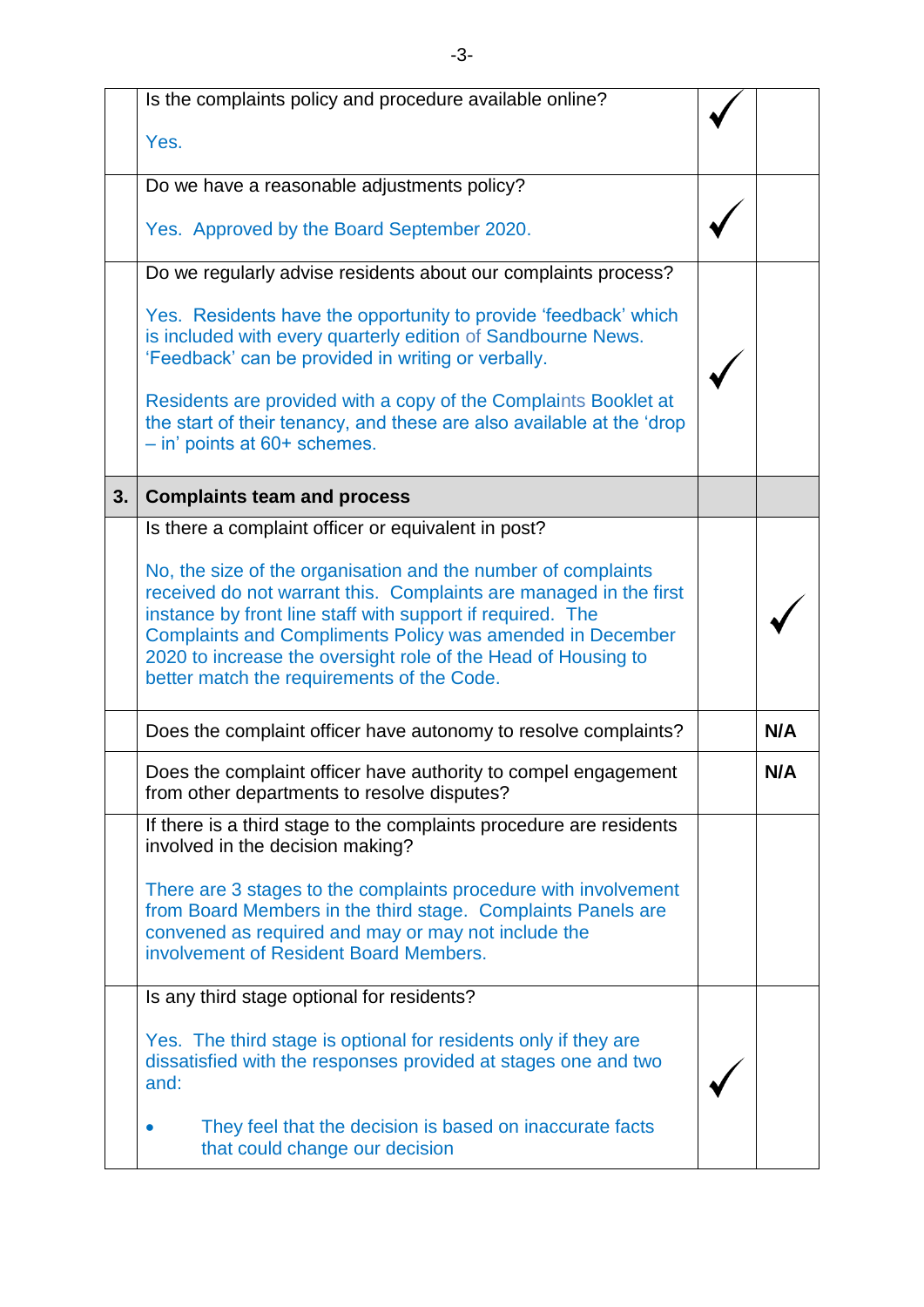|              | They have new and relevant information that was not<br>previously available that could change our decision                                                  |  |
|--------------|-------------------------------------------------------------------------------------------------------------------------------------------------------------|--|
|              | They feel that we overlooked or misunderstood parts of the<br>complaint or did not take account of relevant information,<br>which could impact the decision |  |
|              | They believe that there is evidence that they have not been<br>treated fairly, or in line with a policy or procedure.                                       |  |
|              | Does the final stage response set out residents' right to refer the<br>matter to the Housing Ombudsman Service?                                             |  |
|              | Yes.                                                                                                                                                        |  |
|              | Do we keep a record of complaint correspondence including<br>correspondence from the resident?                                                              |  |
|              | Yes.                                                                                                                                                        |  |
|              | At what stage are most complaints resolved?                                                                                                                 |  |
|              | Stage 1.                                                                                                                                                    |  |
| $\mathbf{4}$ | <b>Communication</b>                                                                                                                                        |  |
|              | Are residents kept informed and updated during the complaints<br>process?                                                                                   |  |
|              | Are residents informed of the landlord's position and given a<br>chance to respond and challenge any area of dispute before the<br>final decision?          |  |
|              | Yes, at all stages of the procedure.                                                                                                                        |  |
|              | Are all complaints acknowledged and logged within five days?                                                                                                |  |
|              | Yes. Complaints log to be amended to show date of<br>acknowledgement.                                                                                       |  |
|              | Are residents advised of how to escalate at the end of each<br>stage?                                                                                       |  |
|              | Yes.                                                                                                                                                        |  |
|              | What proportion of complaints are resolved at stage one?                                                                                                    |  |
|              | Since September 2017, a total of 19 complaints have been                                                                                                    |  |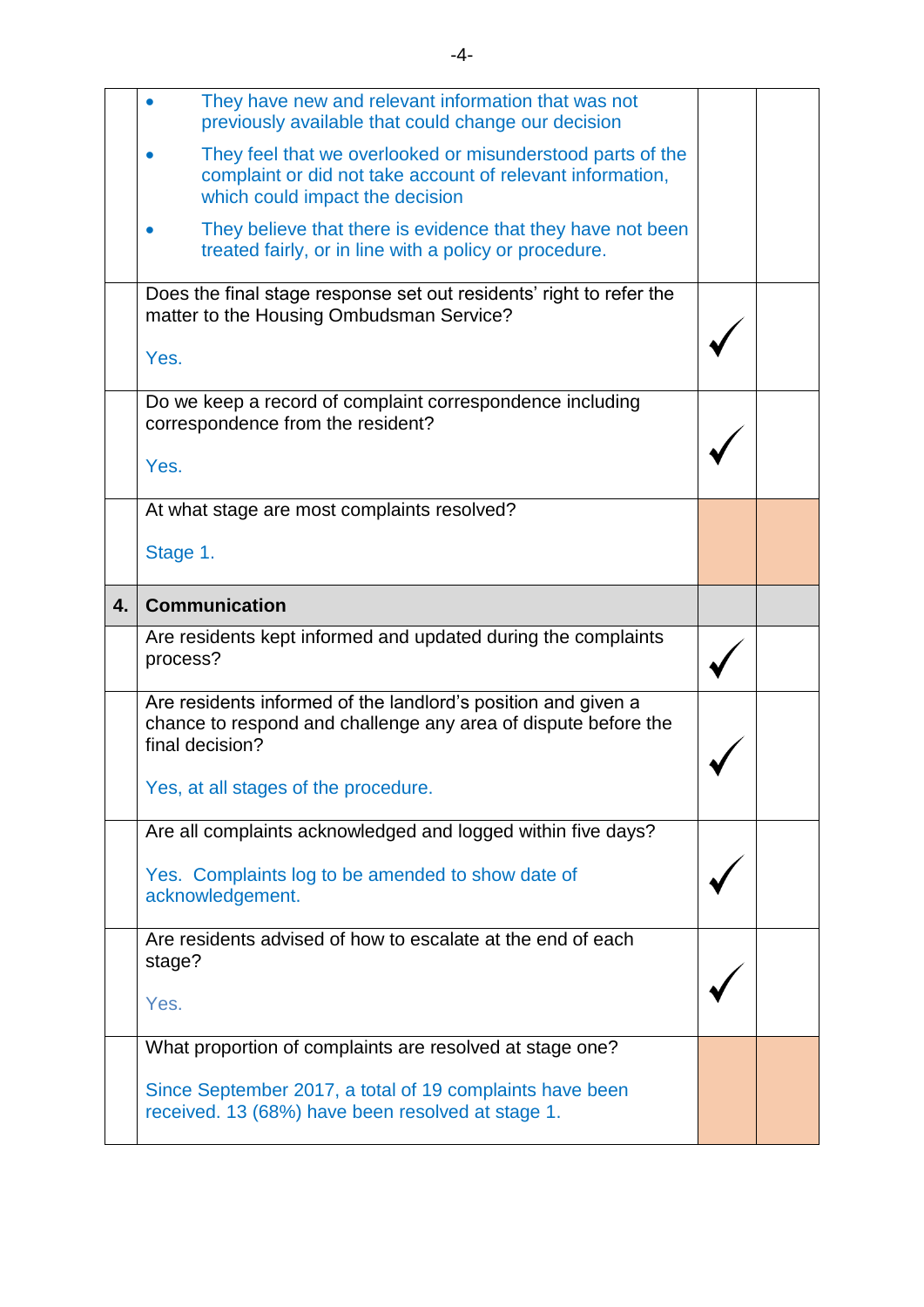|    | What proportion of complaints are resolved at stage two?                                                                                                                                                                                                                                                                      |     |  |
|----|-------------------------------------------------------------------------------------------------------------------------------------------------------------------------------------------------------------------------------------------------------------------------------------------------------------------------------|-----|--|
|    | The Complaint Log indicates that no complaints were resolved at<br>stage 2. One escalated to stage 3 and action taken but no<br>resolution date recorded for a further 3. There are 2 recorded<br>complaints from 2018 where no action has been recorded. These<br>have both been addressed, but the log needs to be updated. |     |  |
|    | What proportion of complaint responses are sent within Code<br>timescales?                                                                                                                                                                                                                                                    |     |  |
|    | Stage one $-100\%$<br>Stage one (with extension)<br>Stage two $-100\%$<br>Stage two (with extension)                                                                                                                                                                                                                          |     |  |
|    | Where timescales have been extended did we have good<br>reason?                                                                                                                                                                                                                                                               | N/A |  |
|    | Where timescales have been extended did we keep the resident<br>informed?                                                                                                                                                                                                                                                     | N/A |  |
|    | What proportion of complaints do we resolve to residents'<br>satisfaction?                                                                                                                                                                                                                                                    |     |  |
|    | We do not currently record the level of satisfaction with the way in<br>which we deal with complaints.                                                                                                                                                                                                                        |     |  |
|    |                                                                                                                                                                                                                                                                                                                               |     |  |
| 5. | <b>Co-operation with Housing Ombudsman Service</b>                                                                                                                                                                                                                                                                            |     |  |
|    | Were all requests for evidence responded to within 15 days?                                                                                                                                                                                                                                                                   |     |  |
|    | Yes.                                                                                                                                                                                                                                                                                                                          |     |  |
|    | Where the timescale was extended did we keep the Ombudsman<br>informed?                                                                                                                                                                                                                                                       |     |  |
|    | Yes.                                                                                                                                                                                                                                                                                                                          |     |  |
| 6. | <b>Fairness in complaint handling</b>                                                                                                                                                                                                                                                                                         |     |  |
|    | Are residents able to complain via a representative throughout?                                                                                                                                                                                                                                                               |     |  |
|    | Yes.                                                                                                                                                                                                                                                                                                                          |     |  |
|    | If advice was given, was this accurate and easy to understand?                                                                                                                                                                                                                                                                |     |  |
|    | Yes.                                                                                                                                                                                                                                                                                                                          |     |  |
|    | How many cases did we refuse to escalate?                                                                                                                                                                                                                                                                                     |     |  |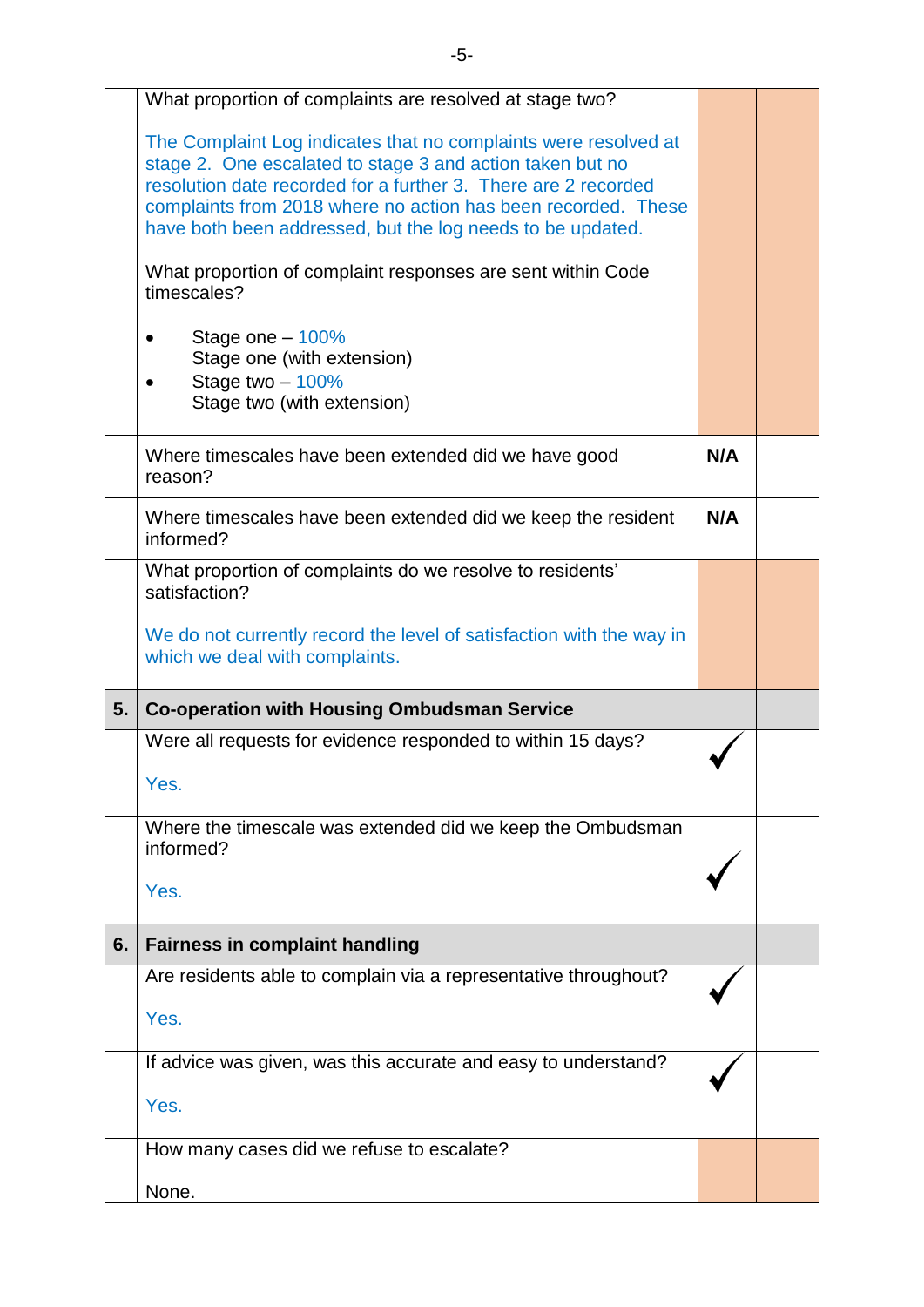|                  |     | What was the reason for the refusal?                                                                                                                                                                                              |     |  |
|------------------|-----|-----------------------------------------------------------------------------------------------------------------------------------------------------------------------------------------------------------------------------------|-----|--|
|                  |     | Did we explain our decision to the resident?                                                                                                                                                                                      | N/A |  |
|                  |     |                                                                                                                                                                                                                                   |     |  |
| $\overline{7}$ . |     | <b>Outcomes and remedies</b>                                                                                                                                                                                                      |     |  |
|                  |     | Where something has gone wrong are we taking appropriate<br>steps to put things right?                                                                                                                                            |     |  |
|                  |     | Yes. The steps Sandbourne will take are detailed in the<br><b>Complaints and Compliments Policy.</b>                                                                                                                              |     |  |
| 8.               |     | <b>Continuous learning and improvement</b>                                                                                                                                                                                        |     |  |
|                  |     | What improvements have we made as a result of learning from<br>complaints?                                                                                                                                                        |     |  |
|                  |     | Better communication with residents when ASB has been<br>reported. Helping tenants to understand the process and what<br>Sandbourne is actually able to do.                                                                       |     |  |
|                  |     | Better communication in relation to repairs which have been<br>ordered. Tenants can opt in to text messaging which will let them<br>know when the repair has been ordered, who the contractor is<br>and I think the order number. |     |  |
|                  |     | Complaint about lack of parking at Stourwood Avenue. Planning<br>application made to increase number of spaces. Work due to<br>start in the autumn of 2020.                                                                       |     |  |
|                  |     | How do we share these lessons with:                                                                                                                                                                                               |     |  |
|                  |     | (a) residents?                                                                                                                                                                                                                    |     |  |
|                  |     | The outcome of stage 3 complaints is reported to residents<br>via the quarterly newsletter.                                                                                                                                       |     |  |
|                  | (b) | the board/governing body?                                                                                                                                                                                                         |     |  |
|                  |     | A summary of all stage 3 complaints is provided to the<br>Board, both before and following the meeting of the<br><b>Complaints Panel.</b>                                                                                         |     |  |
|                  | (c) | In the Annual Report?                                                                                                                                                                                                             |     |  |
|                  |     | The Code states that 'learning and improvement from<br>complaints should be included in the landlords Annual<br>Report'.                                                                                                          |     |  |
|                  |     | To be included with next Annual Report for residents.                                                                                                                                                                             |     |  |
|                  |     |                                                                                                                                                                                                                                   |     |  |